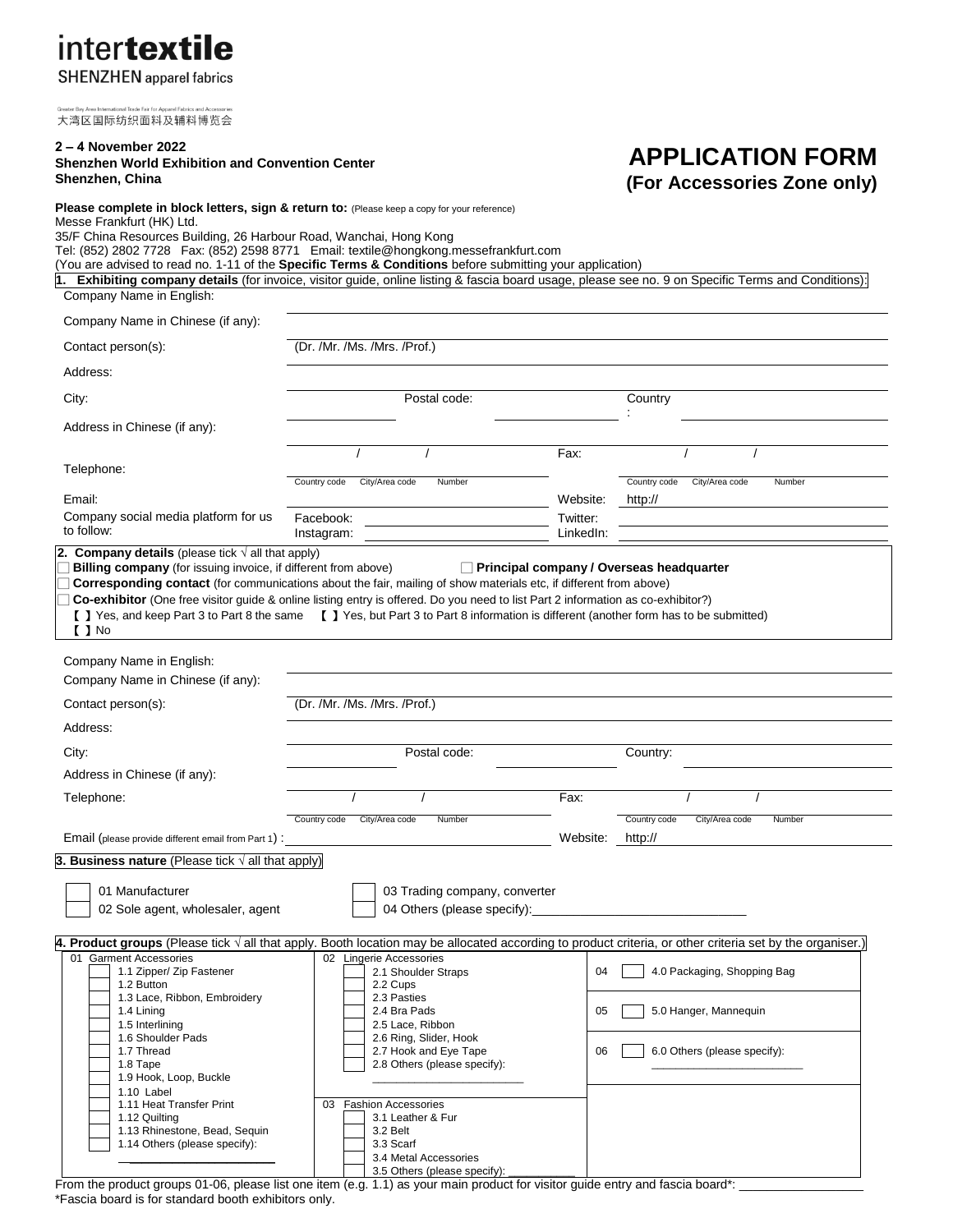# intertextile

**SHENZHEN** apparel fabrics

| Greater Bay Area International Trade Fair for Apparel Fabrics and Accessories<br>大湾区国际纺织面料及辅料博览会                                  |                                                                                                    |                                                                                                                                                                                                                            |
|-----------------------------------------------------------------------------------------------------------------------------------|----------------------------------------------------------------------------------------------------|----------------------------------------------------------------------------------------------------------------------------------------------------------------------------------------------------------------------------|
| 5. Our products are used in the following applications (Please tick $\sqrt{ }$ all that apply)                                    |                                                                                                    |                                                                                                                                                                                                                            |
| 01 Suitings                                                                                                                       | 04 Functional wear/ Sportswear                                                                     | 07 Children & infants wear                                                                                                                                                                                                 |
| 02 Casual wear                                                                                                                    | 05 Shirtings                                                                                       | 08 Swimwear & lingerie                                                                                                                                                                                                     |
| 03 Ladieswear                                                                                                                     | 06 Jeanswear                                                                                       | 09 Others                                                                                                                                                                                                                  |
| 6. Sustainable products / services exhibitor list (Please tick $\sqrt{ }$ all that apply)                                         |                                                                                                    |                                                                                                                                                                                                                            |
|                                                                                                                                   |                                                                                                    | Does your company wish to be identified as a sustainable exhibitor in the visitor guide and online listing? (This applies to companies that provide                                                                        |
|                                                                                                                                   | practices.) (No any sustainable indication will be made if exhibitor leaves this question blank.)  | sustainable products or services, and/or use sustainable raw materials, manufacturing and finishing processes as well as socially responsible                                                                              |
| Yes<br><b>No</b>                                                                                                                  |                                                                                                    |                                                                                                                                                                                                                            |
| 7. Agent / Representative to be listed in the online listing? (Please complete by either Eng or Chi only)                         |                                                                                                    |                                                                                                                                                                                                                            |
| Information as below:                                                                                                             |                                                                                                    |                                                                                                                                                                                                                            |
| Company name: ________________________                                                                                            |                                                                                                    | Email: ______________                                                                                                                                                                                                      |
| Address: _                                                                                                                        | We are looking for Agent(s). (Please specific the location(s):                                     |                                                                                                                                                                                                                            |
| No                                                                                                                                |                                                                                                    |                                                                                                                                                                                                                            |
| 8. Business information (Please tick $\sqrt{ }$ all that apply)                                                                   |                                                                                                    |                                                                                                                                                                                                                            |
| Does your company wish to indicate the following business information in the fascia board (standard booth only) & online listing? |                                                                                                    |                                                                                                                                                                                                                            |
| (No indications will be made if exhibitor leaves this question blank.)                                                            |                                                                                                    | □ 4. Small order, if yes, please advise your order range also (Single selection, default 50-100m):                                                                                                                         |
| Custom-made services<br>2.<br>Exporter                                                                                            | 50-100m 01-500m<br>$\vert$ 501 or above                                                            |                                                                                                                                                                                                                            |
| Product in stock<br>$\vert 3.$                                                                                                    | $\Box$ 5. Onsite sample cutting services                                                           |                                                                                                                                                                                                                            |
|                                                                                                                                   |                                                                                                    | 9. Please specify your product range (20 words max, may also be used as online listing entry, please see no. 9 on Specific Terms and Conditions):                                                                          |
| (Eng)                                                                                                                             |                                                                                                    |                                                                                                                                                                                                                            |
|                                                                                                                                   |                                                                                                    |                                                                                                                                                                                                                            |
| (Chi)                                                                                                                             |                                                                                                    |                                                                                                                                                                                                                            |
| 10. Visitor guide, online listing & fascia board listing:                                                                         |                                                                                                    |                                                                                                                                                                                                                            |
|                                                                                                                                   | Do you agree if we use above information for visitor guide, online listing & fascia board listing? |                                                                                                                                                                                                                            |
|                                                                                                                                   |                                                                                                    |                                                                                                                                                                                                                            |
| ("YES" will be chosen if exhibitor leaves this question blank.)                                                                   |                                                                                                    |                                                                                                                                                                                                                            |
| Yes<br>No, we want to have a blank form to fill in                                                                                |                                                                                                    |                                                                                                                                                                                                                            |
| 11. Stand options:                                                                                                                |                                                                                                    |                                                                                                                                                                                                                            |
| - Standard booth (minimum 9 sqm)                                                                                                  | <b>Standard booth includes:</b>                                                                    |                                                                                                                                                                                                                            |
| Booth size: sqm                                                                                                                   | - Complete booth construction                                                                      | - 1 spotlight per 3 sqm                                                                                                                                                                                                    |
| Participation fee per sqm: US\$250                                                                                                | - Wall-to-wall carpet                                                                              | - 1 electrical socket                                                                                                                                                                                                      |
|                                                                                                                                   |                                                                                                    |                                                                                                                                                                                                                            |
|                                                                                                                                   | - Fascia board with company name and                                                               | - Booth cleaning and security                                                                                                                                                                                              |
|                                                                                                                                   | - booth number                                                                                     | - Listing in visitor guide                                                                                                                                                                                                 |
|                                                                                                                                   | - 1m sample rack / shelf per 3 sqm                                                                 | - Visitor e-invitation                                                                                                                                                                                                     |
|                                                                                                                                   | - Lockable cupboard                                                                                | - PR & marketing support                                                                                                                                                                                                   |
|                                                                                                                                   | - 1 table & 3 chairs                                                                               |                                                                                                                                                                                                                            |
| - Raw space (minimum 36 sqm)                                                                                                      | Raw space includes:                                                                                |                                                                                                                                                                                                                            |
| Booth size: _____________________ sqm                                                                                             | - Floor space                                                                                      | - Visitor e-invitation                                                                                                                                                                                                     |
| Participation fee per sqm: US\$220                                                                                                | - Booth security                                                                                   | - PR & marketing support                                                                                                                                                                                                   |
|                                                                                                                                   | - Listing in visitor guide                                                                         |                                                                                                                                                                                                                            |
|                                                                                                                                   |                                                                                                    |                                                                                                                                                                                                                            |
| Payment:                                                                                                                          |                                                                                                    | 50% of the total participation fee as deposit is required with application. Final/balance payment is due on 29 July 2022. See no. 5                                                                                        |
|                                                                                                                                   | on Specific Terms and Conditions for bank account details.                                         |                                                                                                                                                                                                                            |
| 12. Name of legally responsible person (Please print last name, first name and sign below)                                        |                                                                                                    |                                                                                                                                                                                                                            |
|                                                                                                                                   |                                                                                                    |                                                                                                                                                                                                                            |
| Name:                                                                                                                             | Title:                                                                                             |                                                                                                                                                                                                                            |
|                                                                                                                                   |                                                                                                    |                                                                                                                                                                                                                            |
|                                                                                                                                   |                                                                                                    | We hereby accept the General Terms & Conditions of Participation (https://www.hk.messefrankfurt.com/hongkong/en/general-terms-and-conditions.html) and the Specific Terms & Conditions on the reverse of this application. |
|                                                                                                                                   |                                                                                                    |                                                                                                                                                                                                                            |
| Signature:                                                                                                                        | Date:                                                                                              |                                                                                                                                                                                                                            |
|                                                                                                                                   |                                                                                                    |                                                                                                                                                                                                                            |
| Company stamp (Same as Exhibiting Company):                                                                                       |                                                                                                    |                                                                                                                                                                                                                            |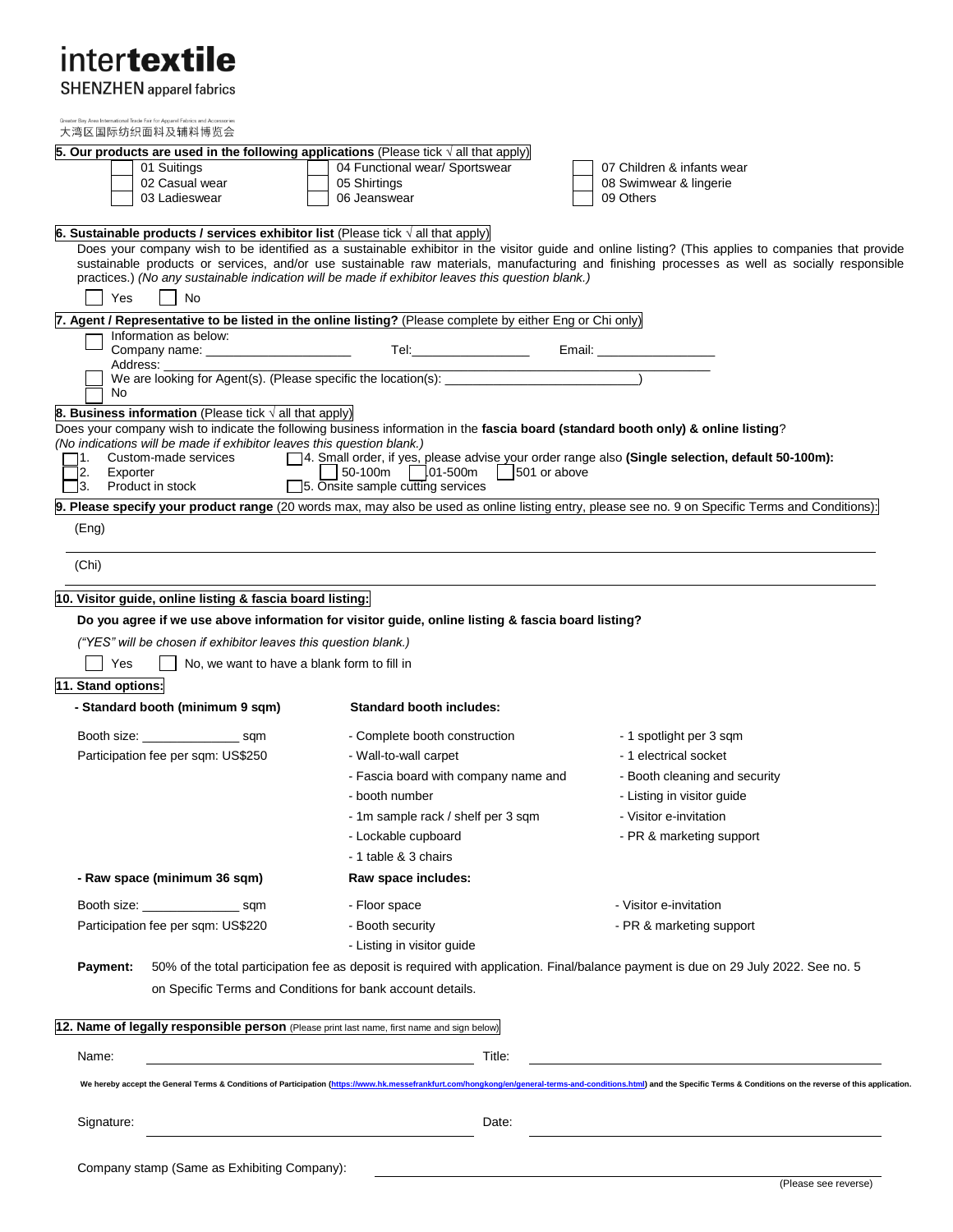## **Specific Terms and Conditions**

### **1. Organiser**

Messe Frankfurt (HK) Ltd. 35/F China Resources Building 26 Harbour Road, Wanchai, Hong Kong

## **2. Location of event**

Shenzhen World Exhibition and Convention Center No. 1 Zhancheng Road, Fuhai Street, Bao'an District, Shenzhen, China

### **3. Date of event**

2 – 4 November 2022

### **4. Registration and confirmation**

Application to exhibit is made by submitting a completed and signed application form to the organiser. The organiser will confirm receipt of applications in writing by email and original mail.

### **5. Terms of payment**

50% of the total participation fee as deposit is required upon application. Applicants should remit the appropriate amount directly to the organiser. Final balance is due on or before 29 July 2022. All bank charges are to be borne by applicant.

Payment should be made to: Hong Kong and Shanghai Banking Corporation Ltd. 1 Queen's Road Central, Hong Kong USD A/C No: 511-017758-274 A/C Holder: Messe Frankfurt (HK) Ltd. Swift Code: hsbchkhhhkh

### **6. Cancellation**

If an applicant withdraws his application, for whatever reason, before he receives either a rejection or confirmation of his application, any participation fee paid will be forfeited.

If the exhibitor notifies the organiser of his withdrawal within three months of the start date of the event, he is liable for the total participation fee.

Should the exhibitor under contract (i.e. in receipt of confirmation) inform the organiser that he will not participate in the event, providing the organiser is able to resell the stand without loss, the payment to be made by the exhibitor will be reduced to a handling fee of US\$1,000 irrespective of the exhibitor's full liability for additional costs, visitor guide fees etc.

## **7. General terms and conditions of participation**

The detailed General Terms & Conditions of Participation are given on the organiser's website www.messefrankfurt.com.hk and can be requested in printed form if required.

### **8. Booth allocation**

The exhibitor booth location will be allocated according to product and business nature criteria, or other criteria set by the organiser. No change of booth location is allowed once it has been assigned and the exhibitor informed.

Additionally represented companies (co-exhibitors) must arrange their participation through the main exhibitor.

In cases where an application is received for nine (9) sqm, but due to hall layout only larger spaces are available, the applicant is required to pay the full cost of the additional space up to a maximum of six (6) sqm. The organiser reserves all rights regarding the final booth arrangements.

## **9. Visitor guide, online listing & fascia board**

Information from the application form will be used to prepare the exhibitor's entry in the visitor guide, online listing & fascia board.

With your visitor guide entry, your company name will appear in alphabetical order based on the first



 letter of the exhibiting company name, in addition to country and product group listings. If available, please provide us also with your company information in Chinese.

Additional entries on both printed and online listing for co-exhibiting companies will be subject to a charge of USD200 per entry. Please contact us for the details.

The organiser / publisher will not take any responsibility if mistakes are made in the visitor guide due to unclear handwriting. The organiser reserves the rights to make changes in grammar and spelling to maintain consistency within the publication.

### **10. Intellectual property rights / copyright**

The exhibitor warrants that his exhibits and packages thereof and the related publicity materials do not in any way whatsoever violate or infringe any third party's rights including trade marks, copyrights, designs, names and patents whether registered or otherwise. The organiser has the right to refuse participation of any exhibitor found guilty of infringement of intellectual property rights at any future trade fairs.

## **11. Correspondence address for enquiries**

Messe Frankfurt (HK) Ltd. 35/F China Resources Building 26 Harbour Road Wanchai, Hong Kong Tel (852) 2802 7728 Fax (852) 2598 8771 Email: textile@hongkong.messefrankfurt.com

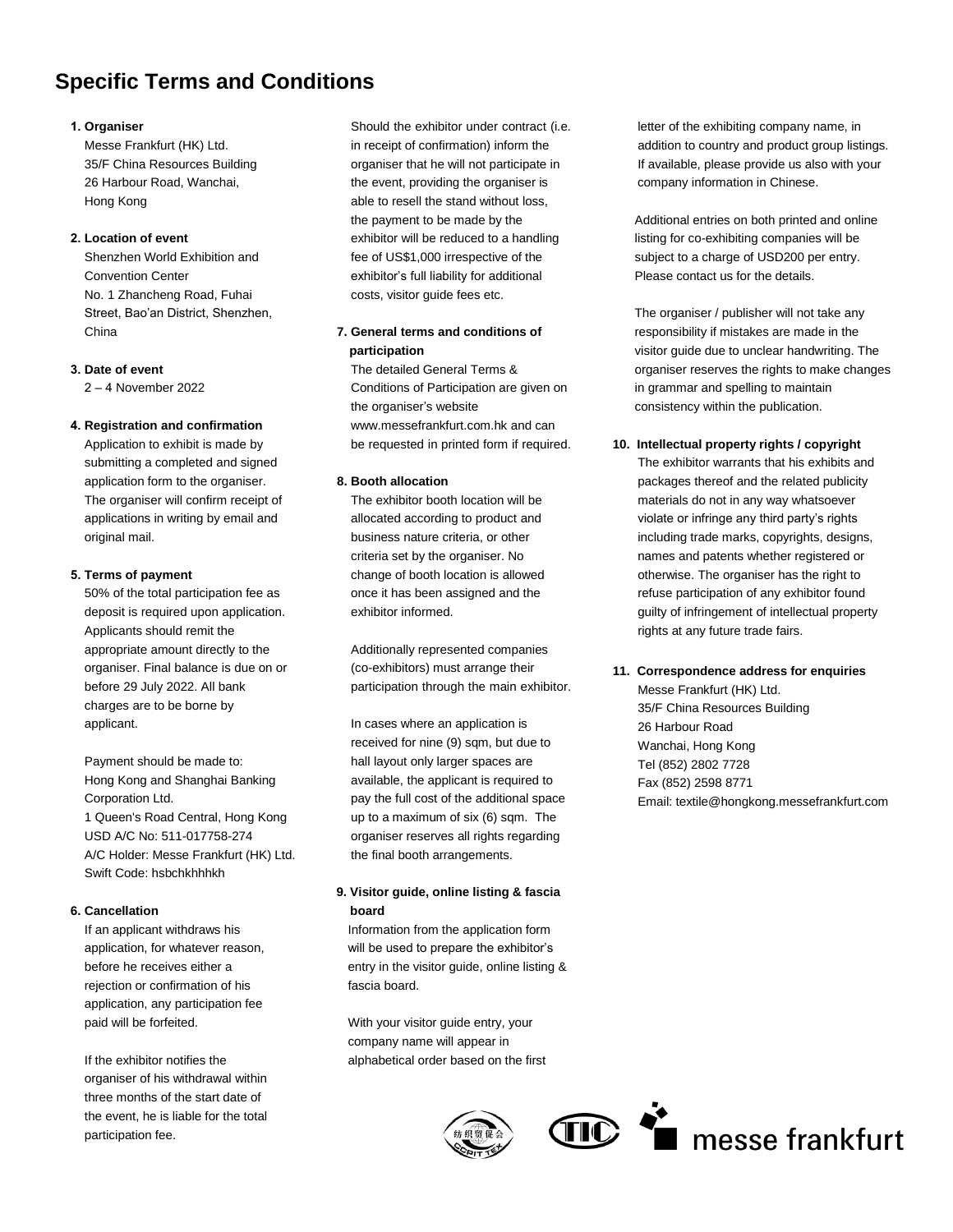# intertextile **SHENZHEN** apparel fabrics



大湾区国际纺织面料及辅料博览会

# **Company Profile Form (Accessories)**

Data collected from this company profile form is mainly for visitor promotion and the buyer match making programme. All data will be treated as confidential and will not be released to third parties without exhibitor's consensus. **ALL FIELDS ARE REQUIRED.** 

## 1. **Company background** (Please specify with details)

| Company name                            |                     |                               |      |        |                                |      |
|-----------------------------------------|---------------------|-------------------------------|------|--------|--------------------------------|------|
| Name of your parent<br>company (if any) |                     |                               |      |        |                                |      |
| Year of establishment<br>÷              |                     | Country of head office        |      |        |                                |      |
| Total no. of employee                   |                     | Country of overseas branch    |      | -11    |                                |      |
| No. of owned factory<br>÷               |                     | Country of owned factory      |      | $\sim$ |                                |      |
| City of your factory in                 |                     | Name of your factory in       |      |        |                                |      |
| China (if any)                          |                     | China (if any)                |      |        |                                |      |
| Share of sales revenue generated by     |                     |                               |      |        |                                |      |
| (Please indicate with percentage)       |                     |                               |      |        |                                |      |
|                                         | <b>Export Sales</b> |                               | $\%$ |        | <b>Domestic Sales</b>          | $\%$ |
| <b>Business nature</b>                  |                     | Accessories manufacturer      |      |        | □ Converter or Trading company |      |
|                                         |                     | Sole agent, wholesaler, agent |      |        | Others:<br>□                   |      |

## **2. Production activities** (Please tick <sup>√</sup> all that apply)

| Major mode of production                                             | ÷. | □              | OEM production             | □ | ODM production           | □ | OBM production                |
|----------------------------------------------------------------------|----|----------------|----------------------------|---|--------------------------|---|-------------------------------|
| Any R&D department?                                                  |    | □              | <b>No</b>                  | □ | Yes                      |   |                               |
| New collections per year                                             |    | $\cdot$ $\Box$ | Under 10 collections       | ப | $11 - 50$ collections    |   | Over 50 collections           |
| Annual production capacity<br>(Please specify the volume)            |    |                |                            |   | (Kg / Piece) per annual. |   |                               |
| Share of production capacity<br>(Please indicate with<br>percentage) |    |                | $\Box$ In house production |   | %<br>□                   |   | Outsourced production<br>$\%$ |

## **3. Products** (Please tick √ all that apply)

| <b>Garment Accessories</b> | □Zipper/ Zip Fastener<br>$\Box$ Button<br>$\Box$ Lace, Ribbon, Embroidery<br>$\Box$ Lining | $\Box$ Interlining<br>$\Box$ Shoulder Pads<br>$\Box$ Thread | $\Box$ Tape<br>Hook, Loop, Buckle<br>$\Box$ Label | $\Box$ Heat Transfer Print<br>$\Box$ Quilting<br>□ Rhinestone, Bead, Sequin |
|----------------------------|--------------------------------------------------------------------------------------------|-------------------------------------------------------------|---------------------------------------------------|-----------------------------------------------------------------------------|
| Lingerie Accessories       | □Shoulder Straps<br>$\Box$ Cups                                                            | $\Box$ Pasties<br>$\Box$ Bra Pads                           | $\Box$ Lace, Ribbon<br>$\Box$ Ring, Slider, Hook  | $\Box$ Hook and Eye Tape                                                    |
| <b>Fashion Accessories</b> | $\Box$ Leather & Fur                                                                       | $\Box$ Belt                                                 | $\Box$ Scarf                                      | $\Box$ Metal Accessories                                                    |
| <b>Others</b>              | $\Box$ Packaging, Shopping Bag                                                             | $\Box$ Hanger, Mannequin                                    |                                                   |                                                                             |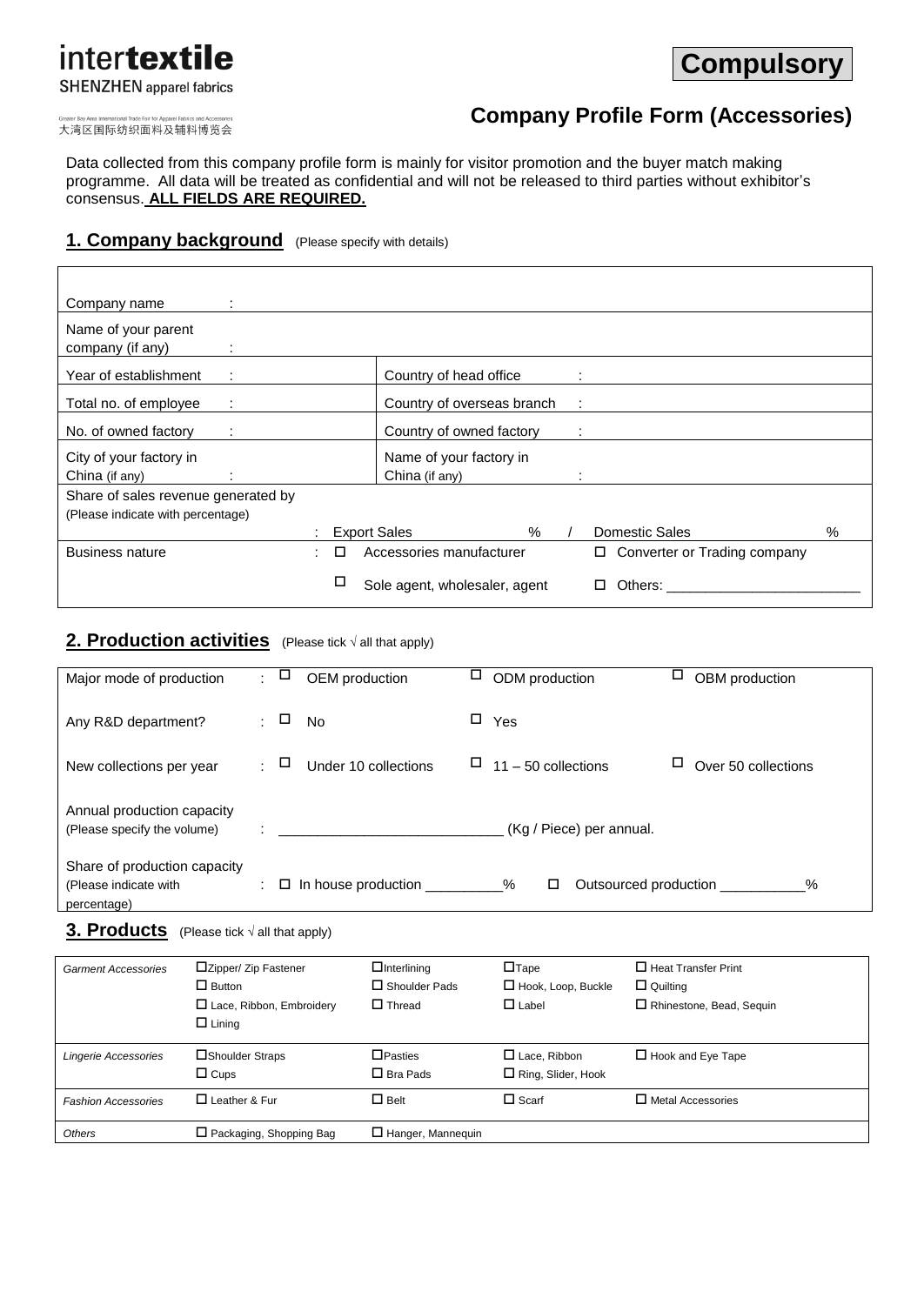# intertextile

# **Compulsory**

# **SHENZHEN** apparel fabrics

## 大湾区国际纺织面料及辅料博览会

# **Company Profile Form (Accessories)**

| Main specialty                 | $\Box$<br>$\mathcal{L}$ | Eco product | Fair trade product    | ⊔ | Functional product |
|--------------------------------|-------------------------|-------------|-----------------------|---|--------------------|
| Any minimum<br>order quantity? | □                       | No          | Yes (Please specify): |   |                    |
| Any own brand?                 |                         | <b>No</b>   | Yes (Please specify): |   |                    |

## **Price scale and Market**

| Market                             | Niche & high end market | Medium market | Mass market |
|------------------------------------|-------------------------|---------------|-------------|
| Price range<br>(\$USD / per peice) |                         |               |             |
| 1. $> $7$                          | $\Box$                  | $\Box$        | $\Box$      |
| 2. $$6 - 6.99$                     | $\Box$                  | $\Box$        | $\Box$      |
| $3.$ \$5 - 5.99                    | $\Box$                  | $\Box$        | $\Box$      |
| 4. $$4 - 4.99$                     | $\Box$                  | $\Box$        | $\Box$      |
| $5.$ $$3 - 3.99$                   | $\Box$                  | $\Box$        | $\Box$      |
| $6.$ \$2 - 2.99                    | $\Box$                  | $\Box$        | $\Box$      |
| $7.$ \$0.9 - 1.99                  | $\Box$                  | $\Box$        | $\Box$      |
| 8. $$0.7 - 0.89$                   | $\Box$                  | $\Box$        | $\Box$      |
| 9. $$0.5 - 0.69$                   | $\Box$                  | $\Box$        | $\Box$      |
| 10. $$0.3 - 0.49$                  | $\Box$                  | $\Box$        | $\Box$      |
| $11.$ \$0.1 - 0.29                 | $\Box$                  | $\Box$        | $\Box$      |
| 12. < \$0.09                       | $\Box$                  | $\Box$        | $\Box$      |

## **Product end-use & Product description**

| Product end-use     | ÷. | □                         | Suitings    | □ | Ladieswear          | □ | Functional wear/ Sportswear |
|---------------------|----|---------------------------|-------------|---|---------------------|---|-----------------------------|
|                     |    | □                         | Shirtings   | □ | Jeanswear           | □ | Children & infants wear     |
|                     |    | □                         | Casual wear | □ | Swimwear & lingerie | П | Shoes & Bags                |
|                     |    | $\Box$                    |             |   |                     |   |                             |
|                     |    |                           |             |   |                     |   |                             |
| Product description |    | ٠<br>$\ddot{\phantom{a}}$ |             |   |                     |   |                             |
|                     |    |                           |             |   |                     |   |                             |
|                     |    |                           |             |   |                     |   |                             |
|                     |    |                           |             |   |                     |   |                             |
|                     |    |                           |             |   |                     |   |                             |
|                     |    |                           |             |   |                     |   |                             |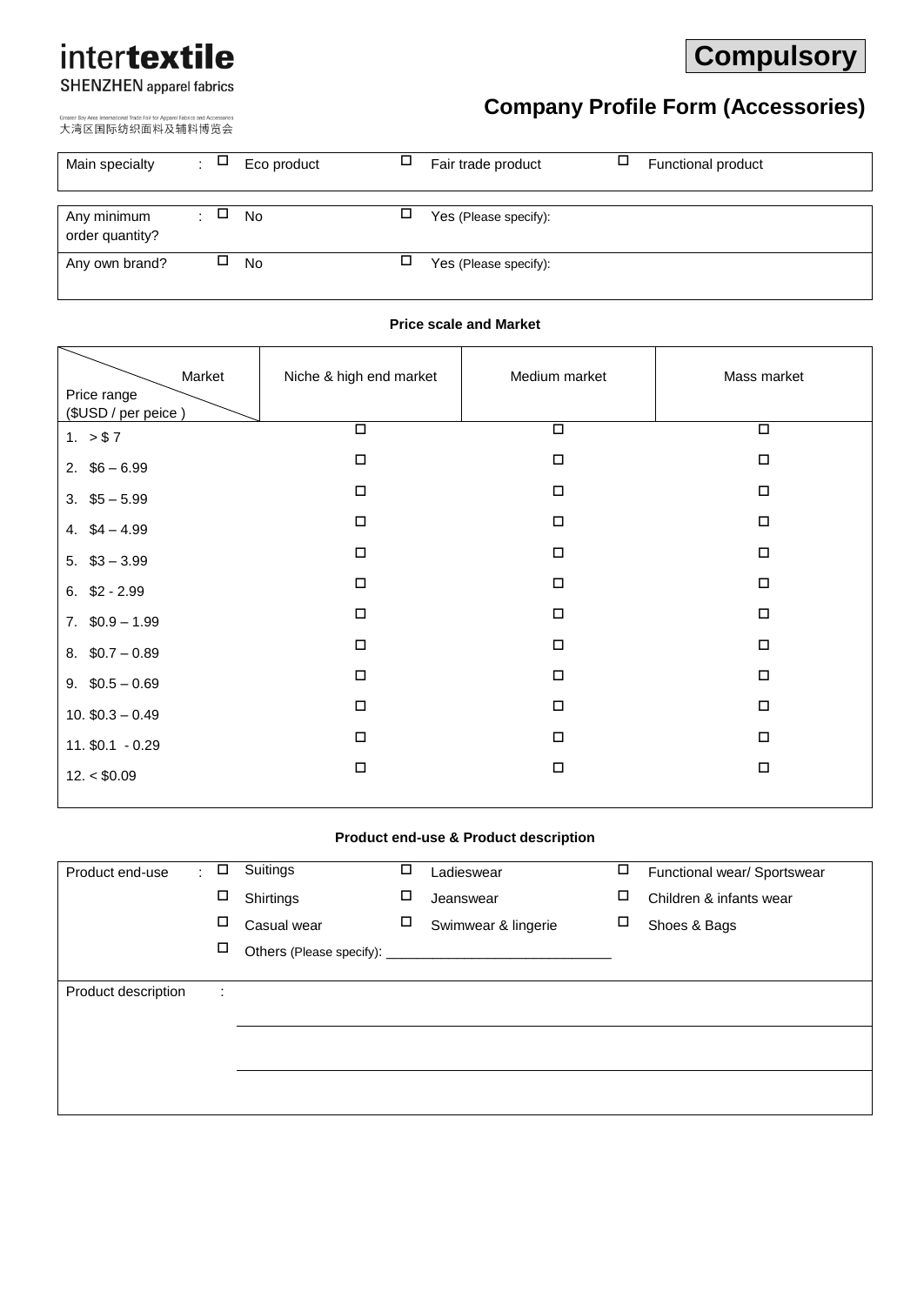## intertextile **SHENZHEN** apparel fabrics

# **Compulsory**

**Company Profile Form (Accessories)**

大湾区国际纺织面料及辅料博览会

## **4. Quality standard**

## Share of products with certification: (Please indicate with percentage) With certification \_\_\_\_\_\_\_\_\_\_\_% Without certification \_\_\_\_\_\_\_\_\_\_\_\_% **Certification** (Please tick  $\sqrt{ }$  all that apply) Eco-related certifications:  $\Box$ IWTO Organic<br>Standard □ GOTS □ SA8000 □ EU Eco-label (EU-Flower) REACH BCI WRAP GRS □ ISO14001 □ Bluesign® □ STeP by Oeko-Tex® / Made in Green by Oeko-Tex®  $\Box$  OE100/Blend  $\Box$  Others (please specify): General certifications: AATCC ISO9001 OHSAS 18001 ASTM  $\Box$  Others (please specify):

## **5. Existing / Target market** (Please tick √ all that apply)

|                         | Existing | Target |                         | Existing | Target |
|-------------------------|----------|--------|-------------------------|----------|--------|
| Africa                  | □        | □      | China                   | □        | □      |
| Eastern Europe          | П        | □      | Hong Kong               | □        | □      |
| Western Europe          | □        | □      | Japan                   | □        | □      |
| North America           | □        | □      | Korea                   | □        | □      |
| Central & South America | $\Box$   | □      | Taiwan                  | □        | □      |
| <b>Middle East</b>      | □        | □      | Other (Please specify): | □        | □      |

## **<u>6. Existing / Target customer</u>** (Please tick √ all that apply)

| <b>Customer by business nature</b> |          |        |                                              |          |        |  |
|------------------------------------|----------|--------|----------------------------------------------|----------|--------|--|
|                                    | Existing | Target |                                              | Existing | Target |  |
| Garment manufacturer - OEM         | $\Box$   | □      | Buying office                                | □        | □      |  |
| Garment manufacturer - OBM         | $\Box$   | □      | Fibre producer, Spinner / Weaver             | ◻        | □      |  |
| Garment manufacturer - ODM         | $\Box$   | □      | Department store / Retailer / Chain<br>store | ◻        | □      |  |
| Wholesaler / Distributor           | □        | □      | Import & export corporation                  | ◻        | □      |  |
| Trading company                    | □        | п      | Others (Please specify):                     | ◻        | □      |  |